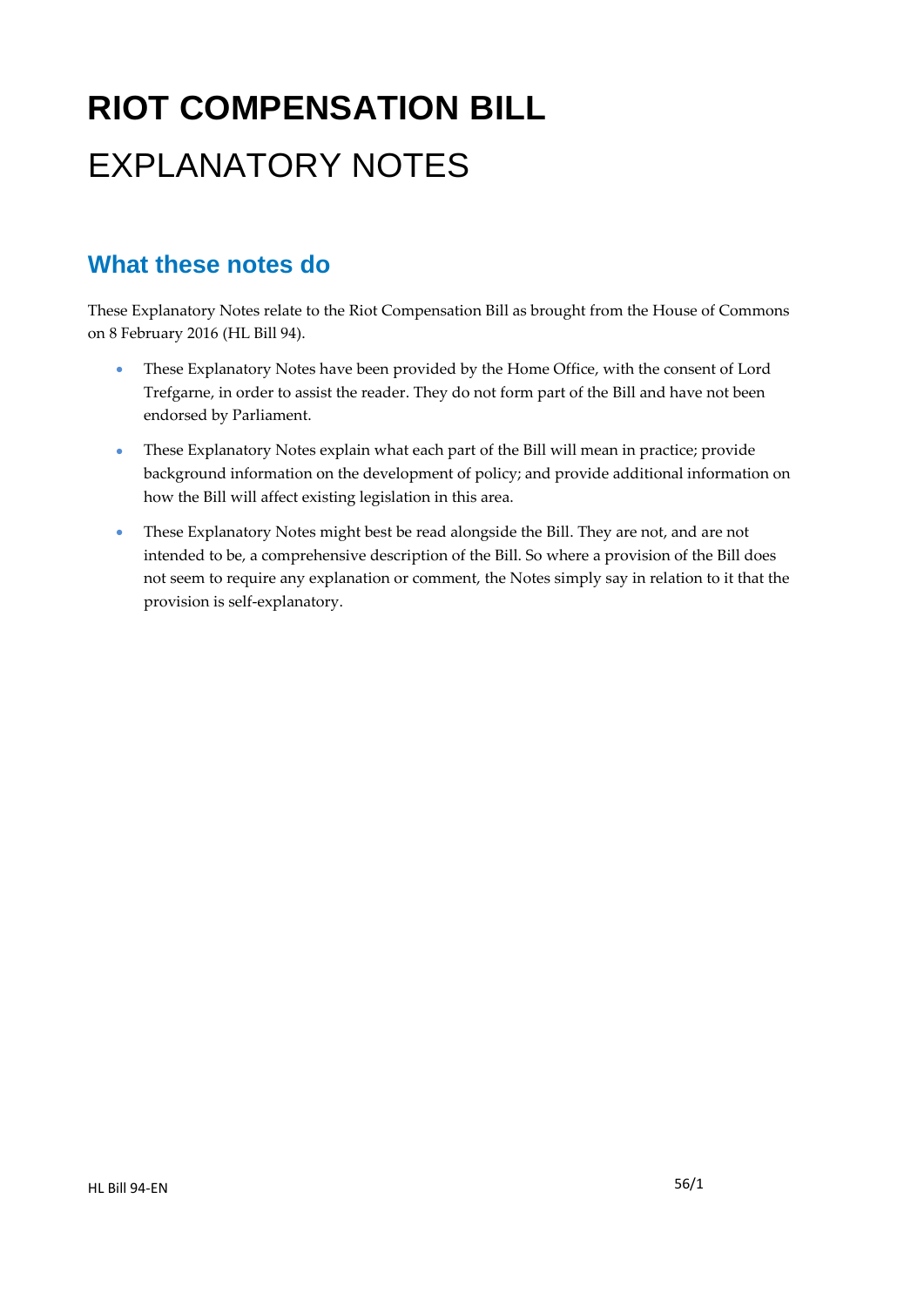# **Table of Contents**

| Subject                                                                                                                                                                                                                                                                                                                                                                                                                                                                                                                                                                                                                                                                                         | <b>Page of these Notes</b>                                                                                        |  |
|-------------------------------------------------------------------------------------------------------------------------------------------------------------------------------------------------------------------------------------------------------------------------------------------------------------------------------------------------------------------------------------------------------------------------------------------------------------------------------------------------------------------------------------------------------------------------------------------------------------------------------------------------------------------------------------------------|-------------------------------------------------------------------------------------------------------------------|--|
| <b>Overview of the Bill</b>                                                                                                                                                                                                                                                                                                                                                                                                                                                                                                                                                                                                                                                                     | 3                                                                                                                 |  |
| <b>Policy background</b>                                                                                                                                                                                                                                                                                                                                                                                                                                                                                                                                                                                                                                                                        | 3                                                                                                                 |  |
| Progress of policy review                                                                                                                                                                                                                                                                                                                                                                                                                                                                                                                                                                                                                                                                       | 3                                                                                                                 |  |
| Legal background                                                                                                                                                                                                                                                                                                                                                                                                                                                                                                                                                                                                                                                                                | 3                                                                                                                 |  |
| <b>Territorial extent and application</b>                                                                                                                                                                                                                                                                                                                                                                                                                                                                                                                                                                                                                                                       | 3                                                                                                                 |  |
| <b>Commentary on provisions of Bill/Act</b>                                                                                                                                                                                                                                                                                                                                                                                                                                                                                                                                                                                                                                                     | 4                                                                                                                 |  |
| Claims for compensation<br>Clause 1: Claims for compensation for riot damage etc<br>Reference (1): "Local policing body"<br>Reference (2): Subrogated claims<br>Reference (3): Public Order Act 1986 - definition of a riot<br>Clause 2: Property in respect of which claims may be made<br>Example (1): New types of property claims that could qualify under the Riot Compensation Bill<br>The Schedule - Motor vehicles in respect of which claims may be made<br>Example (2): Motor vehicle claims<br>Clause 3: Regulations about claims procedure<br>Example (3) - the ownership of a property<br>Example (4) - evidence received after the determination of a claim<br>The decision-maker | 4<br>$\overline{4}$<br>$\overline{4}$<br>$\overline{4}$<br>5<br>5<br>5<br>6<br>6<br>7<br>$\overline{7}$<br>8<br>8 |  |
| Clause 4: The decision-maker on a claim<br>Example (5): How a local policing body could delegate riot compensation claims<br>Clause 5: Transfer of claims to the Secretary of State<br>Example (6): Circumstances where responsibility for riot compensation claims could transfer from local<br>policing bodies<br>Clause 6: Delegation of Secretary of State's functions                                                                                                                                                                                                                                                                                                                      | 8<br>8<br>9<br>9<br>9                                                                                             |  |
| Decisions on claims<br>Clause 7: Decision on validity of claims<br>Example (7) - What guidance for decision-makers may contain<br>Definition of a riot<br>Claims handling<br>Clause 8: Amount and payment of compensation<br>Example (8) - Regulations around determining claims<br>Clause 9: Review and appeals                                                                                                                                                                                                                                                                                                                                                                                | 10<br>10<br>10<br>10<br>10<br>11<br>12<br>12                                                                      |  |
| General<br>Clause 10: Repeal of the Riot (Damages) Act 1886 and consequential amendments<br>Clause 11: Regulations<br>Clause 12: Commencement, extent and short title<br>These Explanatory Notes relate to the Riot Compensation Bill as brought from the House of                                                                                                                                                                                                                                                                                                                                                                                                                              | 13<br>13<br>13<br>13                                                                                              |  |
| Commons on 8 February 2016.                                                                                                                                                                                                                                                                                                                                                                                                                                                                                                                                                                                                                                                                     | 1                                                                                                                 |  |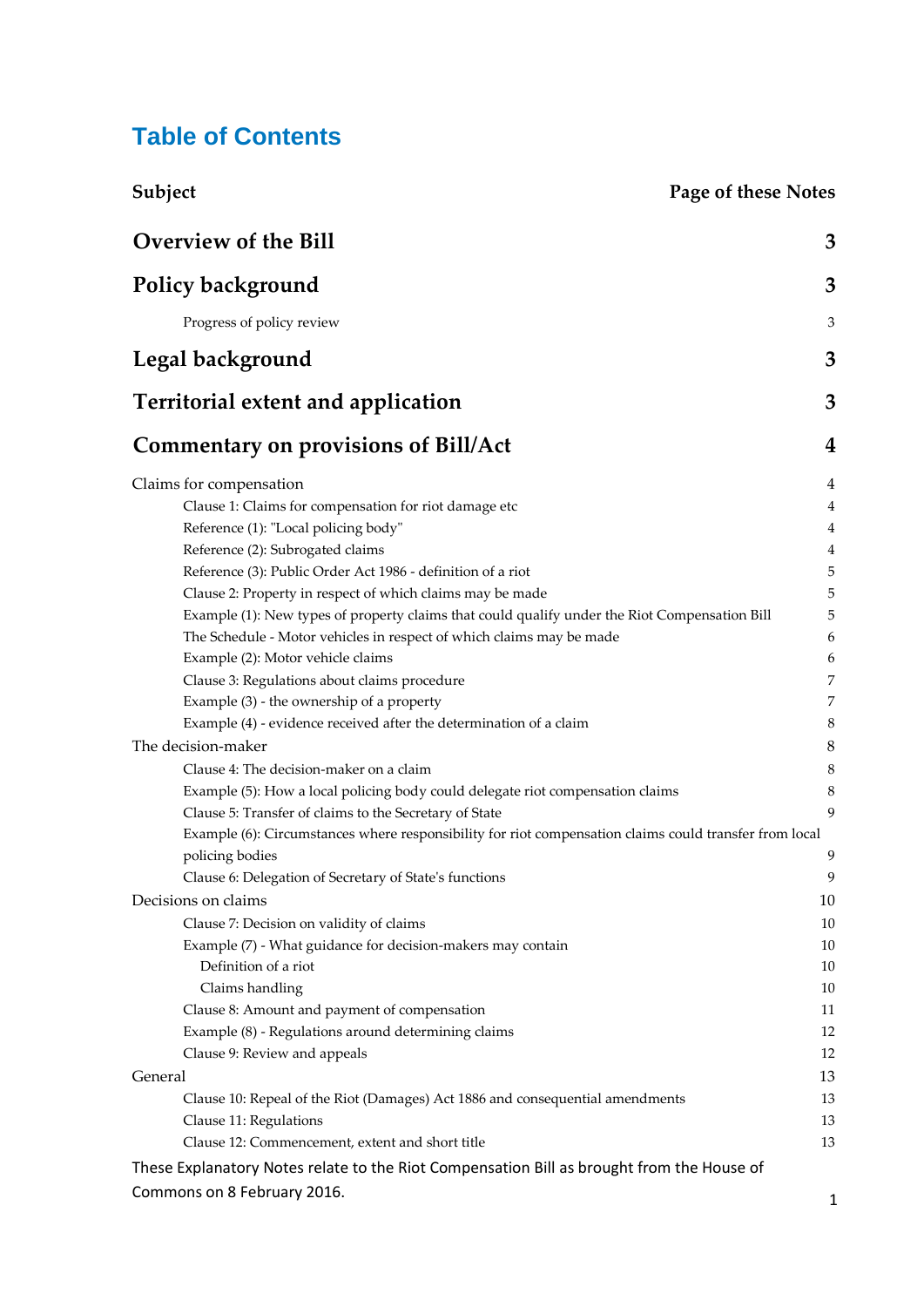| Commencement                                                      | 13 |
|-------------------------------------------------------------------|----|
| Financial implications of the Bill                                | 13 |
| Parliamentary approval for financial costs or for charges imposed | 14 |
| <b>Related documents</b>                                          | 14 |
| Annex A - Territorial extent and application                      | 15 |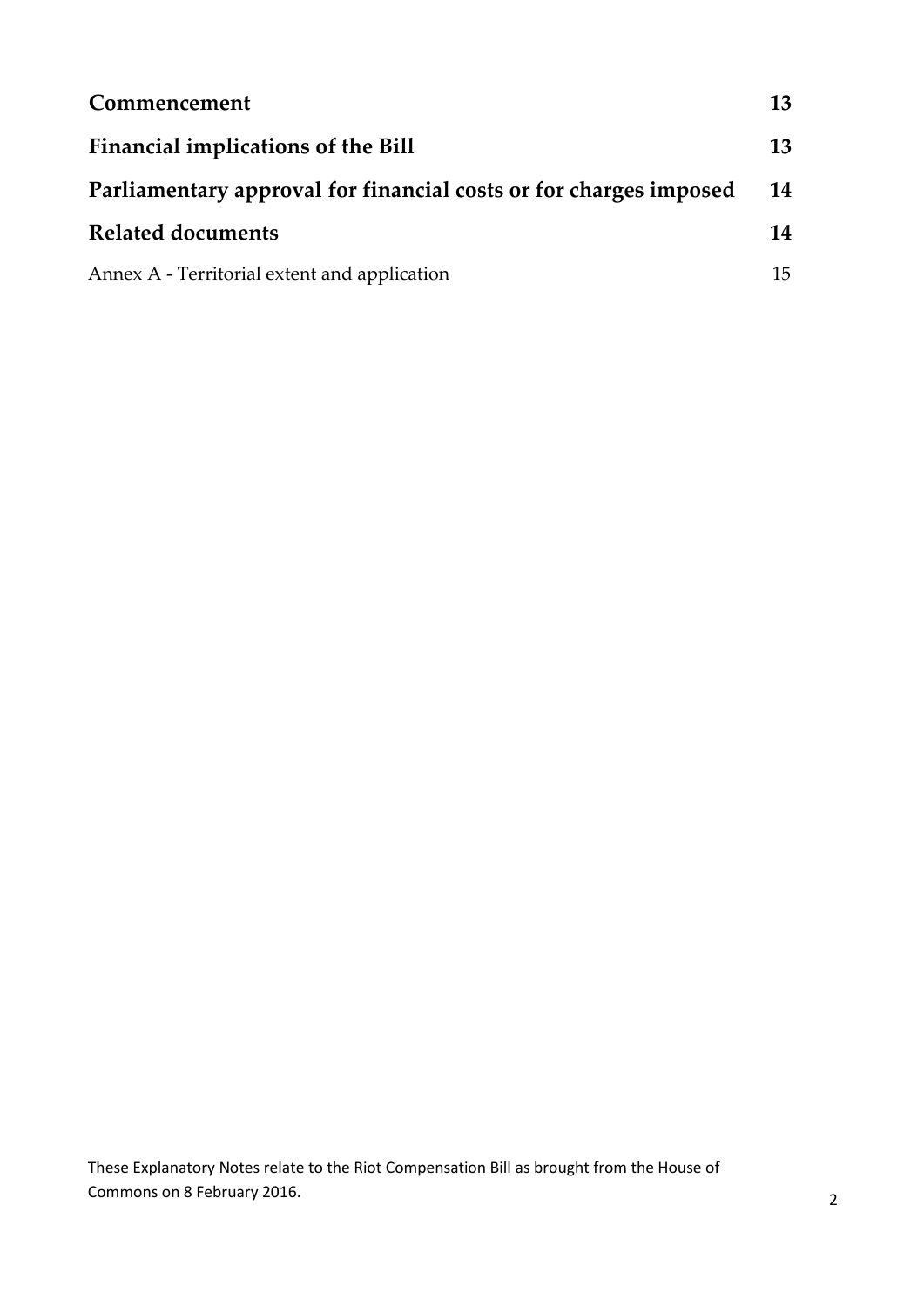# <span id="page-3-0"></span>**Overview of the Bill**

1 The Bill repeals the Riot (Damages) Act 1886 ("the 1886 Act") and creates a new scheme which allows compensation to be claimed for property that is damaged, destroyed or stolen in the course of a riot. Claims for compensation may be made in respect of property that was not insured, or was not adequately insured, against such loss or damage. The Bill also allows an insurance company which has settled a claim in respect of loss or damage to property during a riot to reclaim the compensation they have paid out.

# <span id="page-3-1"></span>**Policy background**

- 2 During the civil disturbances of August 2011 a number of businesses and individuals suffered losses. The majority of those whose property was damaged in the riots were covered by insurance, however there were some who were uninsured or under insured. For these people, the 1886 Act provided the legislative vehicle under which they could make a claim for compensation.
- 3 Since its introduction and until the civil disturbances in 2011, the 1886 Act had not been the subject of any substantial revision. In the Government's view, the archaic language of the 1886 Act contributed to uncertainty around entitlements to compensation. This Bill seeks to reform the Act, in order to ensure that the arrangements that govern claims for riot damage compensation are clear, transparent and fit for modern day needs.

#### <span id="page-3-2"></span>Progress of policy review

4 After conducting an internal review the previous coalition Government commissioned an independent review of the 1886 Act. This was led by Neil Kinghan and was published on 8 November 2013. The previous Government considered this report and outlined its proposed approach to riot compensation payments in a public consultation, which was published on 5 June 2014. A response to the consultation was published on 12 March 2015 along with the draft Bill.

## <span id="page-3-3"></span>**Legal background**

- 5 The provisions relating to the existing system for payment of compensation and the redress of service complaints are set out in a combination of primary and secondary legislation. The current provisions are:
	- [The Riot \(Damages\) Act 1886](http://www.legislation.gov.uk/ukpga/Vict/49-50/38/contents)
	- [Regulations under the Riot \(Damages\) Act 1886, as to claims for compensation](http://www.legislation.gov.uk/uksro/1921/1536/pdfs/uksro_19211536_en.pdf)  [\(1921\)](http://www.legislation.gov.uk/uksro/1921/1536/pdfs/uksro_19211536_en.pdf)

## <span id="page-3-4"></span>**Territorial extent and application**

6 The provisions in this Bill cover England and Wales. Scotland and Northern Ireland have separate legislation and both administrations have confirmed they do not wish to implement the provisions of this Bill. The Bill does not make provision in relation to any matters that are devolved to Wales and therefore no Legislative Consent Motion is required. The Department

These Explanatory Notes relate to the Riot Compensation Bill as brought from the House of Commons on 8 February 2016. And the state of the state of the state of the state of the state of the state of the state of the state of the state of the state of the state of the state of the state of the state of the stat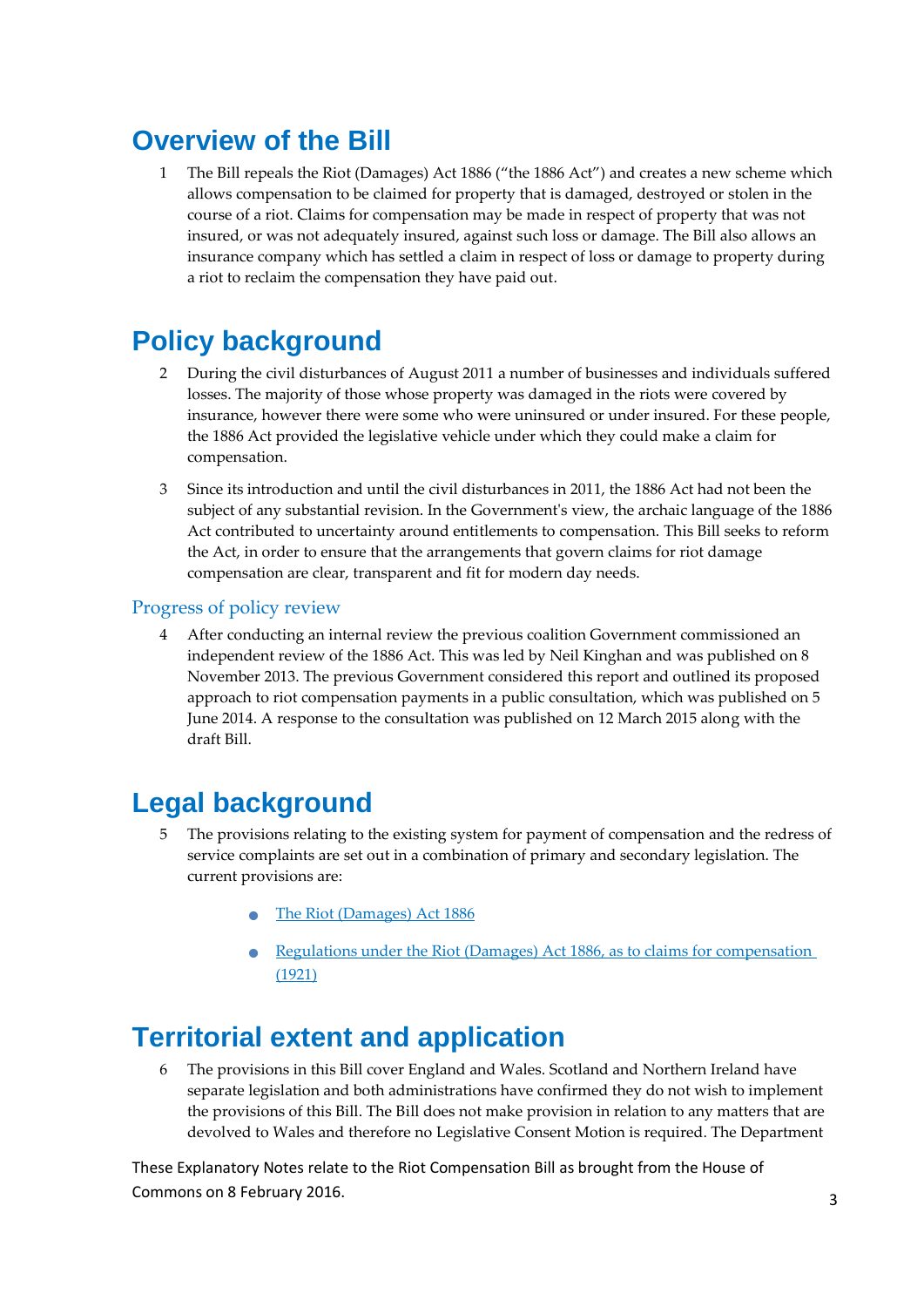of Justice in Northern Ireland has recently conducted a public consultation on reforming its riot compensation arrangements and is considering next steps.

### <span id="page-4-0"></span>**Commentary on provisions of Bill/Act**

#### <span id="page-4-1"></span>**Claims for compensation**

#### <span id="page-4-2"></span>Clause 1: Claims for compensation for riot damage etc

7 *Subsection (1)* provides the entitlement to make a claim for compensation in respect of property that has been damaged, destroyed or stolen in the course of a riot. It does not cover any non-material consequential losses (see paragraph 47) or personal injury. The compensation may be claimed from the appropriate local policing body (see Reference (1)).

#### <span id="page-4-3"></span>Reference (1): "Local policing body"

 The Local policing body is a police and crime commissioner, the Mayor's Office for Policing and Crime (in the Metropolitan Police district) or the Common Council (in the City of London Police area).

 By virtue of the Interpretation Act 1978, a 'Local Policing Body' is defined in accordance with s.101(1) of the Police Act 1996.

- 8 *Subsection (5)* provides clarity on what is meant by property being inadequately insured. This is either where it is insured for an amount which is less than its value, or where it is insured subject to an excess. Where the property is insured subject to an excess, the insurance is deemed inadequate because the claimant, having paid the excess, would receive an insurance payment from the insurance company that is not adequate to cover the full value of the insured property.
- 9 *Subsection (2)* provides the continuation of an existing provision in the 1886 Act entitling an insurance company that has settled a claim for loss or damage to property caused by a riot to claim compensation in respect of the amount they have paid out from the appropriate local policing body (this is known as a "subrogated claim": see Reference (2) below).

#### <span id="page-4-4"></span>Reference (2): Subrogated claims

Section 2(2) of the Riot (Damages) Act 1886 entitles insurers to make a subrogated claim (i.e. to claim reimbursement from the liable party for money paid to policy holders).

10 *Subsection (3)* clarifies that claims should be directed to the local policing body responsible for the police area in which the property was situated at the time of the riot. This is an important principle, particularly in relation to motor vehicle claims where riot damage may occur away from the place where a vehicle is normally kept.

These Explanatory Notes relate to the Riot Compensation Bill as brought from the House of Commons on 8 February 2016. And the state of the state of the state of the state of the state of the state of the state of the state of the state of the state of the state of the state of the state of the state of the stat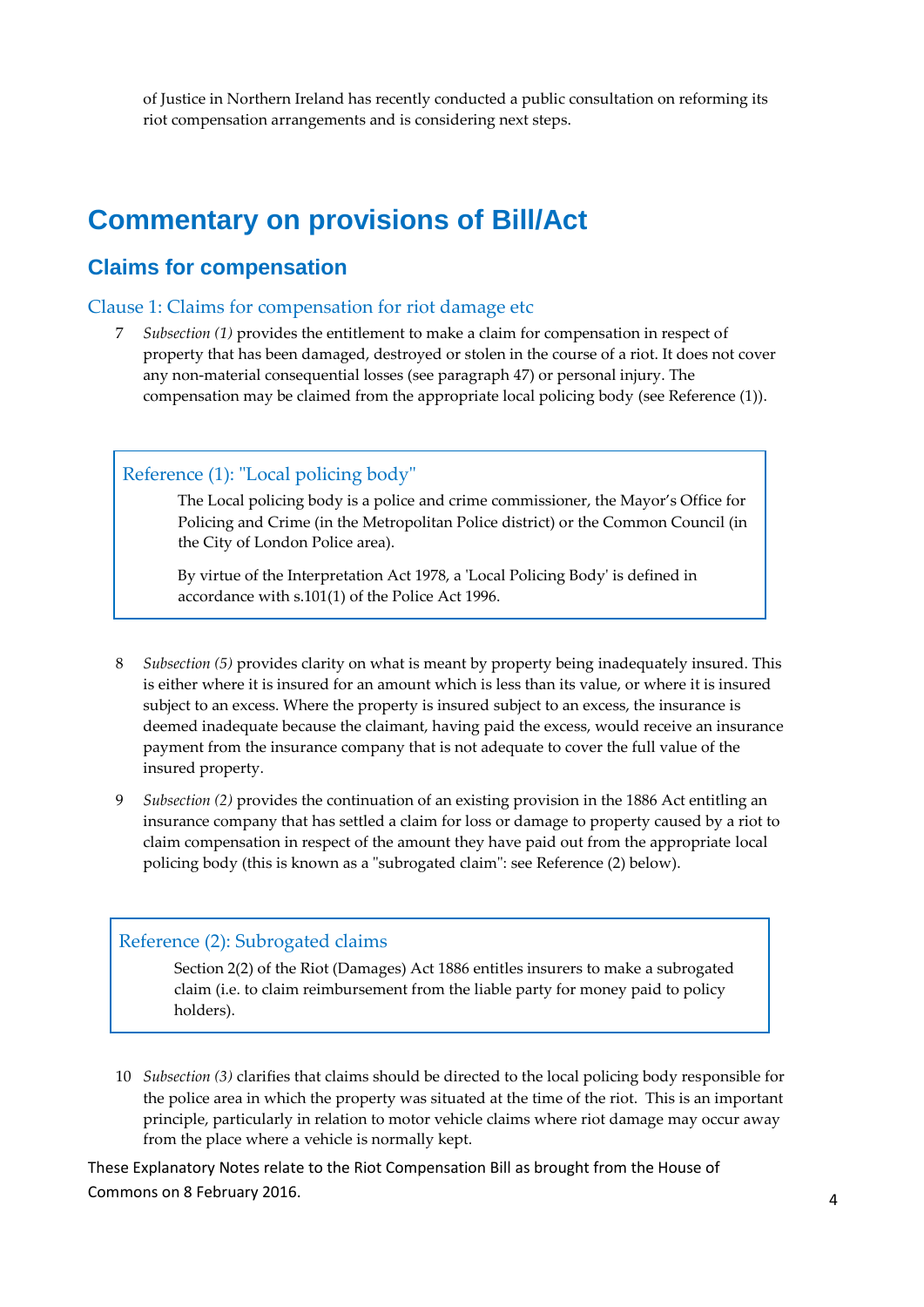- 11 *Subsection (4)* confirms that claims for compensation must be made in accordance with procedures to be outlined in regulations. Lack of compliance with these procedures could result in a claim being refused, for example if a claim is submitted outside of the prescribed time limit without good reason.
- 12 *Subsection (6)* simplifies the approach to defining a "riot" for the purposes of determining whether riot compensation should be paid. The 1886 Act provides for compensation to be paid where damage to property has been caused by "persons riotously and tumultuously assembled together", but the terms "riot" and "riotously" in that Act are also defined by reference to section 1 of the Public Order Act 1986 (see section 10(1) of that Act).
- 13 The definition supplied in the Bill replaces the archaic language in the 1886 Act by using section 1(1) of the Public Order Act (see Reference (3) below), with the aim of making it easier for the decision-maker to determine whether a riot has occurred.

#### <span id="page-5-0"></span>Reference (3): Public Order Act 1986 - definition of a riot

Section 1(1) of the Public Order Act 1986 states:

"Where 12 or more persons who are present together use or threaten unlawful violence for a common purpose and the conduct of them (taken together) is such as would cause a person of reasonable firmness present at the scene to fear for his personal safety, each of the persons using unlawful violence for the common purpose is guilty of riot."

14 *Subsections (6)(a) to (c)* provides a new exemption for the relevant local policing body from liability to pay compensation where a riot has occurred in various types of secure facilities where people are detained. This is on the basis that another party has responsibility for maintaining order in such facilities.

#### <span id="page-5-1"></span>Clause 2: Property in respect of which claims may be made

- 15 The 1886 Act provides for compensation to be claimed only in relation to damage to a house, shop or building. Clause 2 encompasses a wider class of property damage and loss in respect of which claims may be made. Under the Bill, this now includes a building, a motor vehicle which falls within the Schedule to the Bill, or property which otherwise falls within subsection (3).
- 16 *Subsection (1)* provides that a person claiming compensation under clause 1(1) may make a claim only in relation to specified types of property. *Subsection (2)* extends the same principle to an insurance company making a claim under clause 1(2).
- 17 *Subsection (3)* identifies other types of property in respect of which claims may be made. In addition to property kept within a building, claims may also be made for property which was kept at the time of the riot within the curtilage of a building or on land being used for the purpose of the claimant's business.

### <span id="page-5-2"></span>Example (1): New types of property claims that could qualify under the Riot Compensation Bill

These Explanatory Notes relate to the Riot Compensation Bill as brought from the House of Commons on 8 February 2016. The set of the set of the set of the set of the set of the set of the set of the set of the set of the set of the set of the set of the set of the set of the set of the set of the set of the set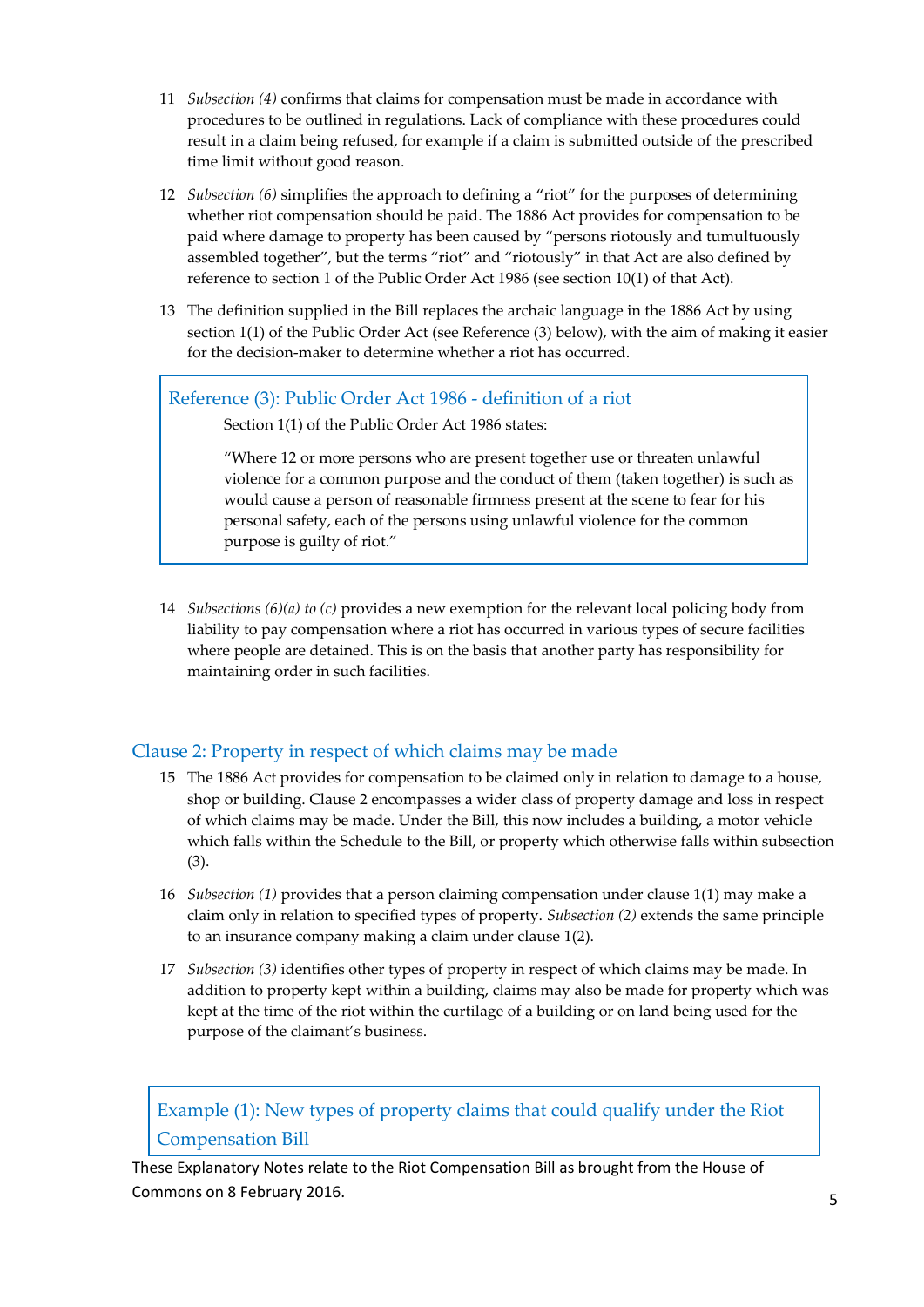Scenario (a): A riot occurs on an industrial estate. A company incurs uninsured losses in respect of a damaged fork lift truck kept outside an outbuilding. *They are able to make a claim for this under subsection (3)(b).*

Scenario (b): A seasonal market stall holder whose stall was erected on a temporary site experienced losses through theft during the course of a riot. *He is able to make a claim under subsection (3)(c).*

- 18 *Subsection (4)* allows the Secretary of State to make changes, via regulations, to the property identified in subsection (3) in respect of which claims may be brought. This enables provision to be made about the meaning of terms used in that subsection – this could, for example, be used to supply a wider definition of types of buildings in respect of which claims may be made.
- 19 *Subsection (5)* supplies a definition of "buildings" and "motor vehicles" for the purposes of clause 2 and the Schedule to the Bill.

#### <span id="page-6-0"></span>The Schedule - Motor vehicles in respect of which claims may be made

- 20 Paragraph 1 of the Schedule to the Bill allows a person with third party insurance to make a claim for uninsured losses to their vehicle that was caused as a result of a riot. It should be noted that, unlike the position for other property claims, the payment of an excess will not render the insurance inadequate for the purposes of making a claim under the Schedule. This acts as a bar to claims for recovery of the payment of any excess paid for motor vehicles damaged in the course of a riot.
- 21 A claim may also be made for riot damage in respect of vehicles that are exempt from the legal requirement to obtain insurance (see paragraph 2). This deals mainly with vehicles owned by certain public bodies, as set out in section 144(1) and (2) of the Road Traffic Act 1988.
- 22 In order to ensure compliance with legal requirements in respect of keeping a vehicle on the road it is a condition, in respect of a motor vehicle falling within paragraph 1 or 2 of the Schedule, that the appropriate amount of vehicle excise duty has been paid in respect of the vehicle (so claims will be refused if the vehicle concerned has not been properly taxed).
- 23 A claim may also be made in respect of loss or damage to a motor vehicle kept off-road at the time of the riot, provided that the claimant has kept the vehicle in accordance with the standard off-road notification requirements set out sections 144B(5) or (6A) of the Road Traffic Act 1988 (see paragraph 3).
- 24 Under paragraph 4 of the Schedule, claims may be made in respect of vehicles that are part of the stock in trade of a business. Such claims may be made by an owner or an insurance company who has paid out under an insurance policy. However an insurance company is not permitted to subrogate claims on any other motor insurance policy they have paid out on.

#### <span id="page-6-1"></span>Example (2): Motor vehicle claims

Scenario (a): A self-employed plumber based in Surrey is carrying out a job in London when his vehicle is targeted during a riot and the bodywork is damaged. *As he only has third party insurance he is able to make a claim to the Metropolitan Police as this was the force with responsibility for the area where the*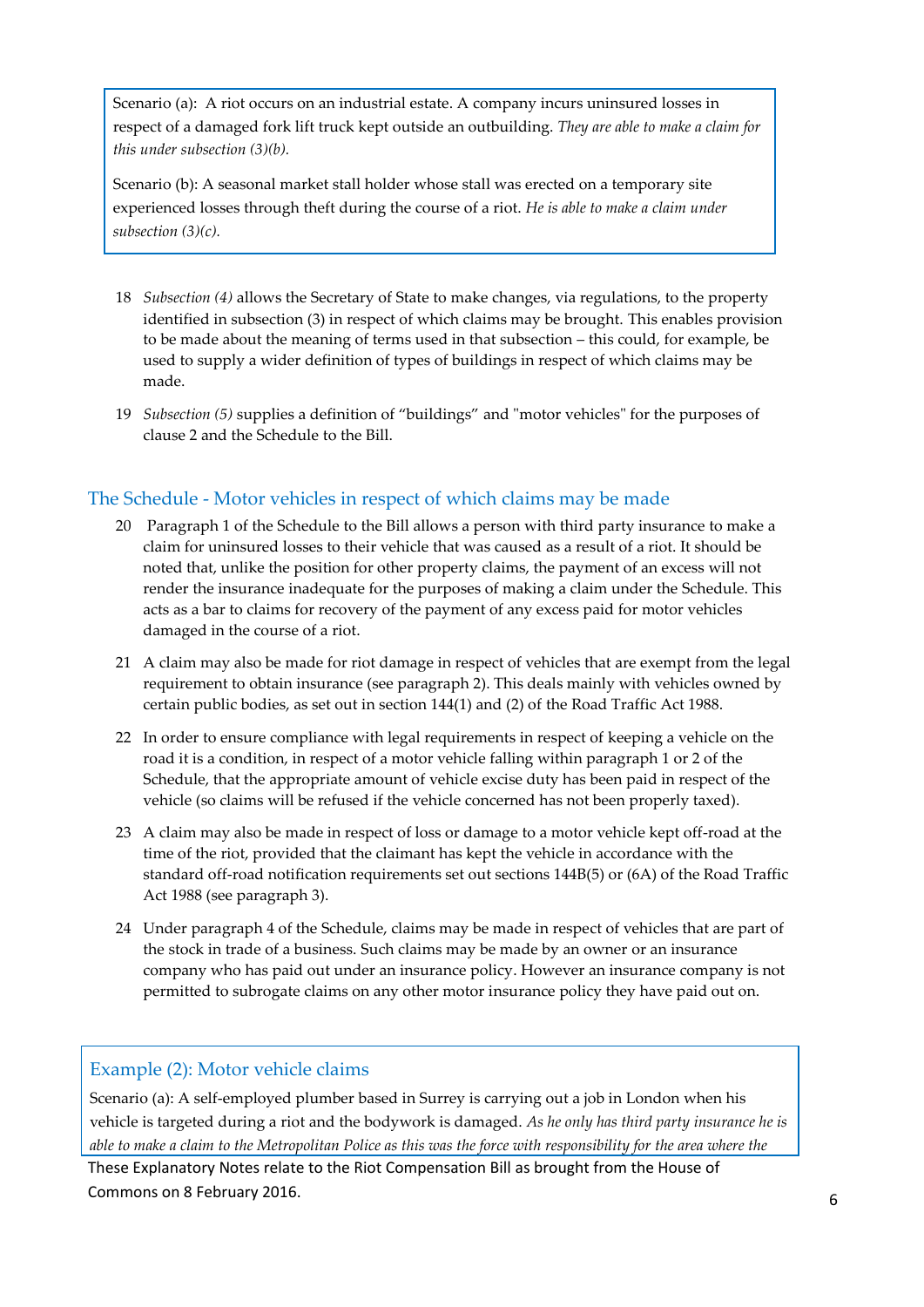*losses occurred (complying with clause 1(3) and paragraph 1 of the Schedule).*

Scenario (b): A car salvage dealer's yard is broken into during a riot. Damage and theft occurs to cars as a result. He is paid in full by his insurance company. *As the cars were part of the stock in trade of a business the insurance company is able to reclaim the settlement they paid to the car salvage dealer (under paragraph 4 of the Schedule).*

#### <span id="page-7-0"></span>Clause 3: Regulations about claims procedure

- 25 *Subsection (1)* is self-explanatory.
- 26 *Subsection (2)* allows for regulations to include appropriate provision to deal with circumstances where the ownership of the property is not straightforward (see Example (3) below) and will ensure that the correct claimant can more easily be identified.
- 27 *Subsection (2)* will also ensure that claims are consolidated where appropriate (e.g. where a company has incurred losses in separate buildings on the same site or where a company has incurred damage to a building and the stock it holds inside). This is particularly important given that clause 8(1) provides that there will be a maximum amount of compensation payable per claim.
- 28 *Subsection (3)* also allows the Secretary of State to set out in regulations the procedural and evidential requirements covering a number of areas such as the time limits for notification of a claim and submission of supporting evidence. Within this, the Secretary of State may also make provision about the submission of new evidence, even after a claim has been determined (see Example (4)).
- 29 *Subsection (4)* ensures that regulations provide minimum time periods for notifying the handling authority of a claim (42 days from the date of the riot) and, thereafter, submitting evidence and details in support of a claim (90 days from the date when the claim has been notified).
- 30 *Subsection (5)* utilises insurance industry practice by stating that, through regulations, estimates for the cost of repairs may be prepared by approved contractors. Clause  $8(7)(d)$  also provides that regulations may enable the local policing body to pay such contractors directly. These measures are designed to reduce the potential scope for fraud.

### <span id="page-7-1"></span>Example (3) - the ownership of a property

Scenario (a): during the course of a riot the infrastructure of a block of 12 flats has been damaged and various contents in a number of flats have been damaged and stolen. All of the flats are leasehold, the freeholder of the block of flats is legally responsible for the external structure of the building but failed to take out insurance.

*The Government intends through regulations to clarify that the freeholder may make individual claims for the external damage to each of the 12 flats (with a £1m cap for each claim). The leaseholders may also submit separate claims for any contents that were not covered by insurance.*

Scenario (b): a riot breaks out on the site of a controversial property development and machinery leased by the building company is damaged.

*Ownership will depend on the lease agreement and who has responsibility for repairing the cost of the damage. In the event that the lessee is responsible for the damage and does not have insurance then they could submit a* 

These Explanatory Notes relate to the Riot Compensation Bill as brought from the House of Commons on 8 February 2016. The state of the state of the state of the state of the state of the state of the state of the state of the state of the state of the state of the state of the state of the state of the state of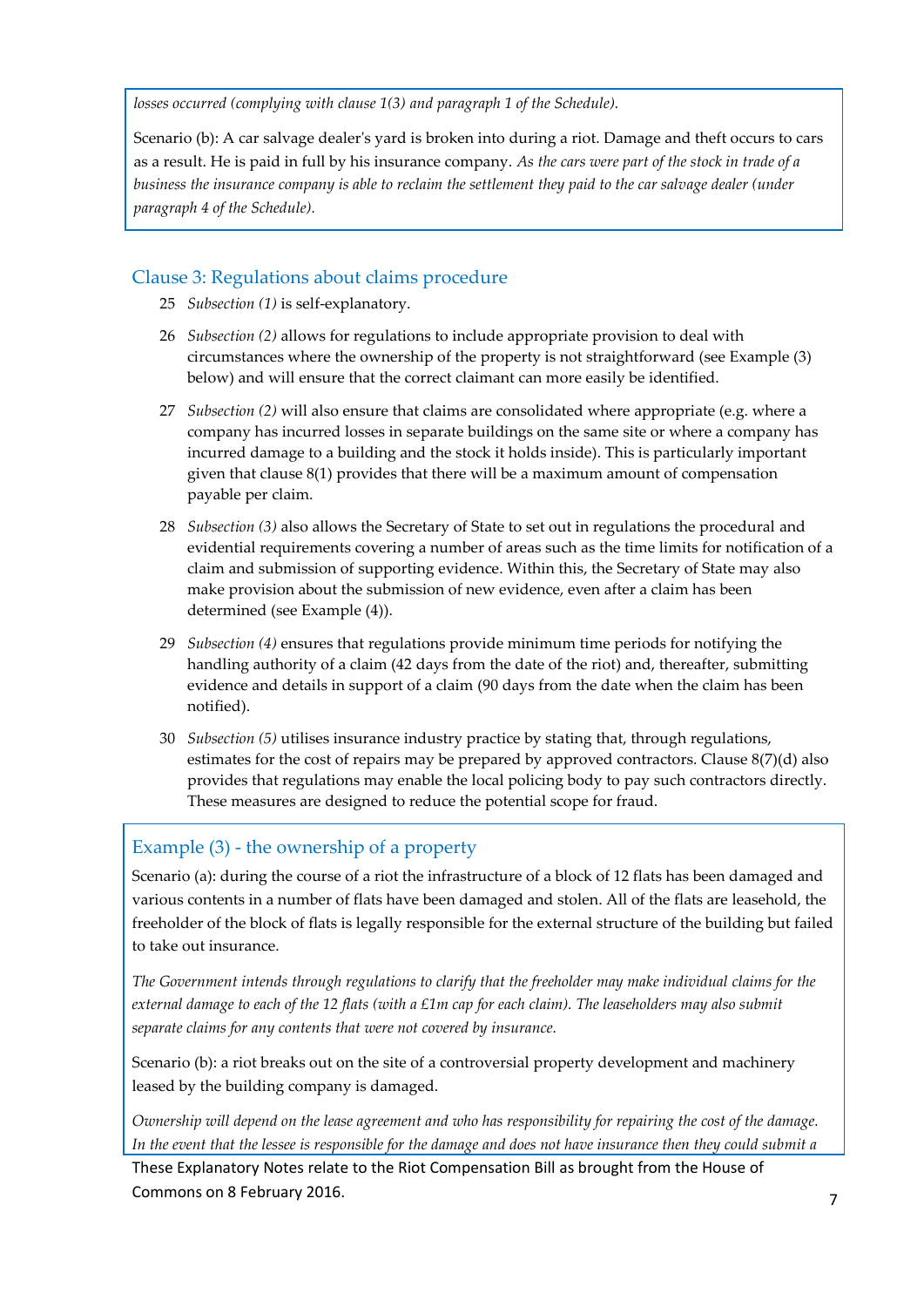*claim under the new provisions. If the owner of the equipment is responsible and has insurance cover then the expectation is that the insurance company will submit a subrogated claim to the local policing body.*

#### <span id="page-8-0"></span>Example (4) - evidence received after the determination of a claim

Scenario - a residential property suffers extensive fire damage during a riot. A valuable necklace is lost but the claimant cannot substantiate ownership due the receipt being lost in the fire. The case is settled by the local policing body but no money is provided for the necklace. Six months later, through a family member, a number of photographs are discovered of the claimant wearing the necklace.

*The local policing body will be able to re-open the claim to investigate this. In such circumstances it is likely that*  loss adjusters will be employed to investigate the authenticity of the photographs and the value of the necklace. If *there are no concerns then the claim may be paid out.*

### <span id="page-8-1"></span>**The decision-maker**

#### <span id="page-8-2"></span>Clause 4: The decision-maker on a claim

- 31 *Subsection (1)* specifies that the relevant local policing body is responsible for making a decision on a claim except where;
	- a. they have delegated their claims handling and decision-making functions (in accordance with subsection (2)). This clause allows local policing bodies with greater flexibility to outsource to companies with greater capacity and expertise to handle claims (for example to loss adjuster companies); or
	- b. the Secretary of State makes a direction to transfer claims in accordance with clause 5.
- 32 *Subsection (2)* allows for regulations to be made by the Secretary of State around the transference of claims handling and decision-making functions. This could, for example, specify types of accredited organisations to whom these functions may be delegated.
- 33 *Subsection (3)* expands on subsection (2) and makes clear that the Secretary of State may make specific provision in the regulations enabling greater flexibility around, for example, the types of claim in relation to which the functions may be delegated. Subsection (3) also allows the Secretary of State to include measures in regulations to ensure appropriate governance around claims handling and decision making.

### <span id="page-8-3"></span>Example (5): How a local policing body could delegate riot compensation claims

A riot breaks out in a single large urban force area. As a result 80 claims are made of which 60 are of a relatively low value (e.g. under £10k) and are straightforward. The remaining claims are of a high value and are complex as they relate to a block of flats with shops on the ground floor that were all extensively damaged.

*Potential courses of action for the local policing body (assuming these are provided for by regulations under clause 4(2)):*

*(a) Handle all the claims internally but commission loss adjusters to carry out investigations on the high* 

These Explanatory Notes relate to the Riot Compensation Bill as brought from the House of Commons on 8 February 2016. And the state of the state of the state of the state of the state of the state of the state of the state of the state of the state of the state of the state of the state of the state of the stat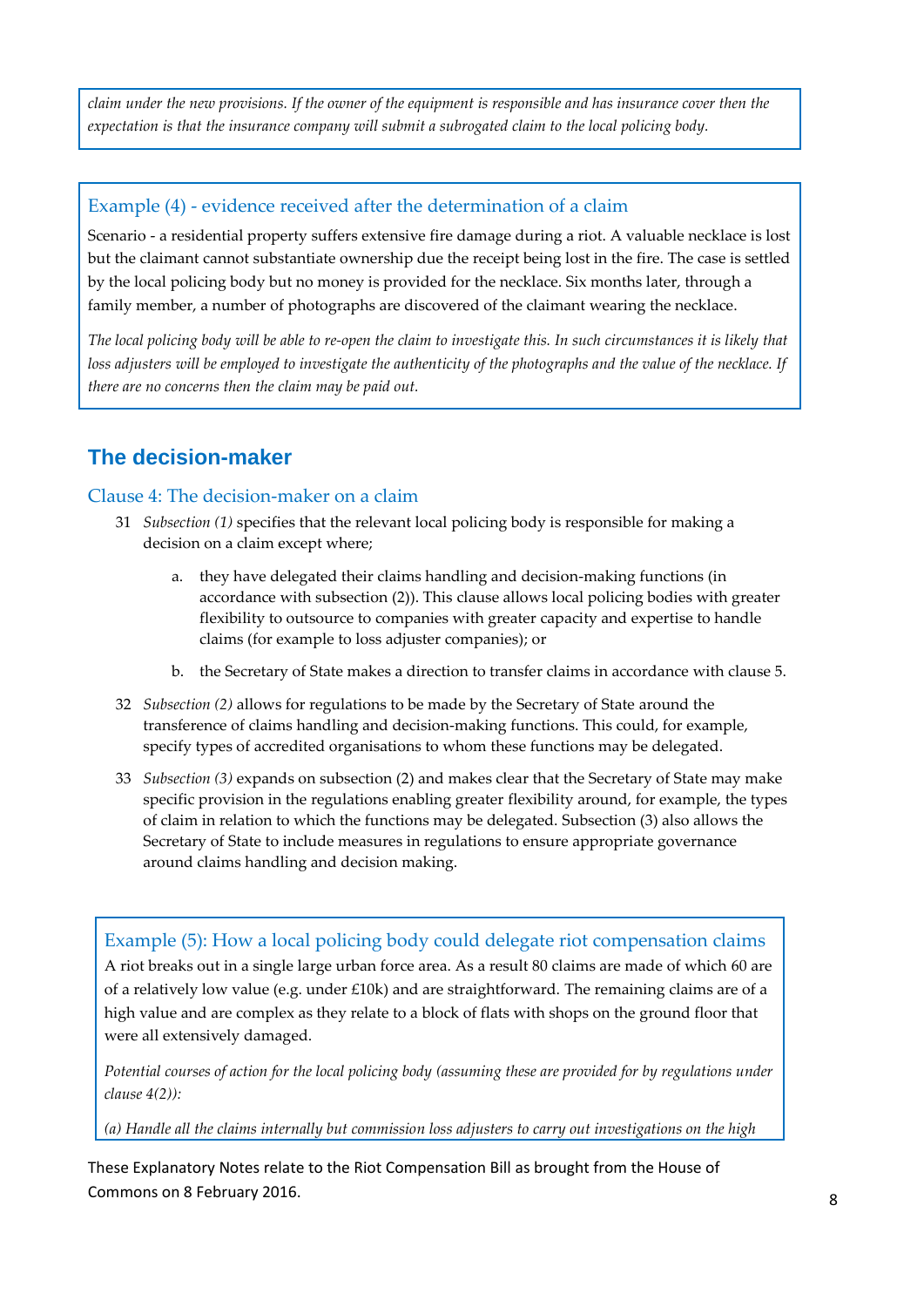*value complex claims making recommendations to the local policing body.*

*(b) Handle all the low value claims internally but contract out both the handling and investigations to loss adjusters for the high value complex claims making recommendations to the local policing body.*

*(c) Contract out the handling of all claims setting out a delegated limit so that loss adjusters can take decisions on low value claims. On high value claims loss adjusters would be required to recommend a course of action to the local policing body.*

#### <span id="page-9-0"></span>Clause 5: Transfer of claims to the Secretary of State

- 34 *Subsections (1) and (3)* allow the Secretary of State, through a direction, to assume responsibility for claims handling and/or decision-making on riot compensation claims*.* Such a direction must be published (see *subsection (5)*). These provisions are only intended to be used in the event of widespread civil disturbances or at the request of a local policing body *(*in limited circumstances*)*. (See Example (6)).
- 35 *Subsection (2)* creates a degree of flexibility in that the Secretary of State may assume responsibility for all claims handling and/or decision making or instead just certain types of claim.
- 36 *Subsection (3)* also provides clarity of the circumstances under which the Secretary of State can make a direction. Subsection (3) also allows a local policing body to ask the Secretary of State to take on claims handling functions if a riot only occurs within their force area (see Example (6)).
- 37 In order to ensure consultation between appropriate parties *subsection (4)* imposes a requirement on the Secretary of State to consult affected local policing bodies before making a direction.

### <span id="page-9-1"></span>Example (6): Circumstances where responsibility for riot compensation claims could transfer from local policing bodies

Scenario (a): a disturbance breaks out in a town, which is on the outskirts of a large metropolitan area resulting in damage to a large number of shops. A breakaway group of 20 individuals then go onto another neighbouring town covered by a different force area, causing more damage.

*Under this scenario the Secretary of State, after consultation with the two responsible local policing bodies, could assume responsibility for claims handling and decision-making and implement a riot claims bureau to carry out this function (under clause 6). It is expected that the local policing body would participate in the overall running of the Bureau.*

Scenario (b): a single force receives an unexpected and high number of claims following a large disturbance occurring only within their area. They request assistance from the Secretary of State.

*After considering this request the Secretary of State agrees to implement a riot claims bureau to handle and decide claims. N.B. there is no obligation on the part of the local policing body to request a transfer of their functions to the Secretary of State or for the Secretary of State to accept such a request.*

#### <span id="page-9-2"></span>Clause 6: Delegation of Secretary of State's functions

38 If the Secretary of State decides under clause 5 to assume claims handling and decision-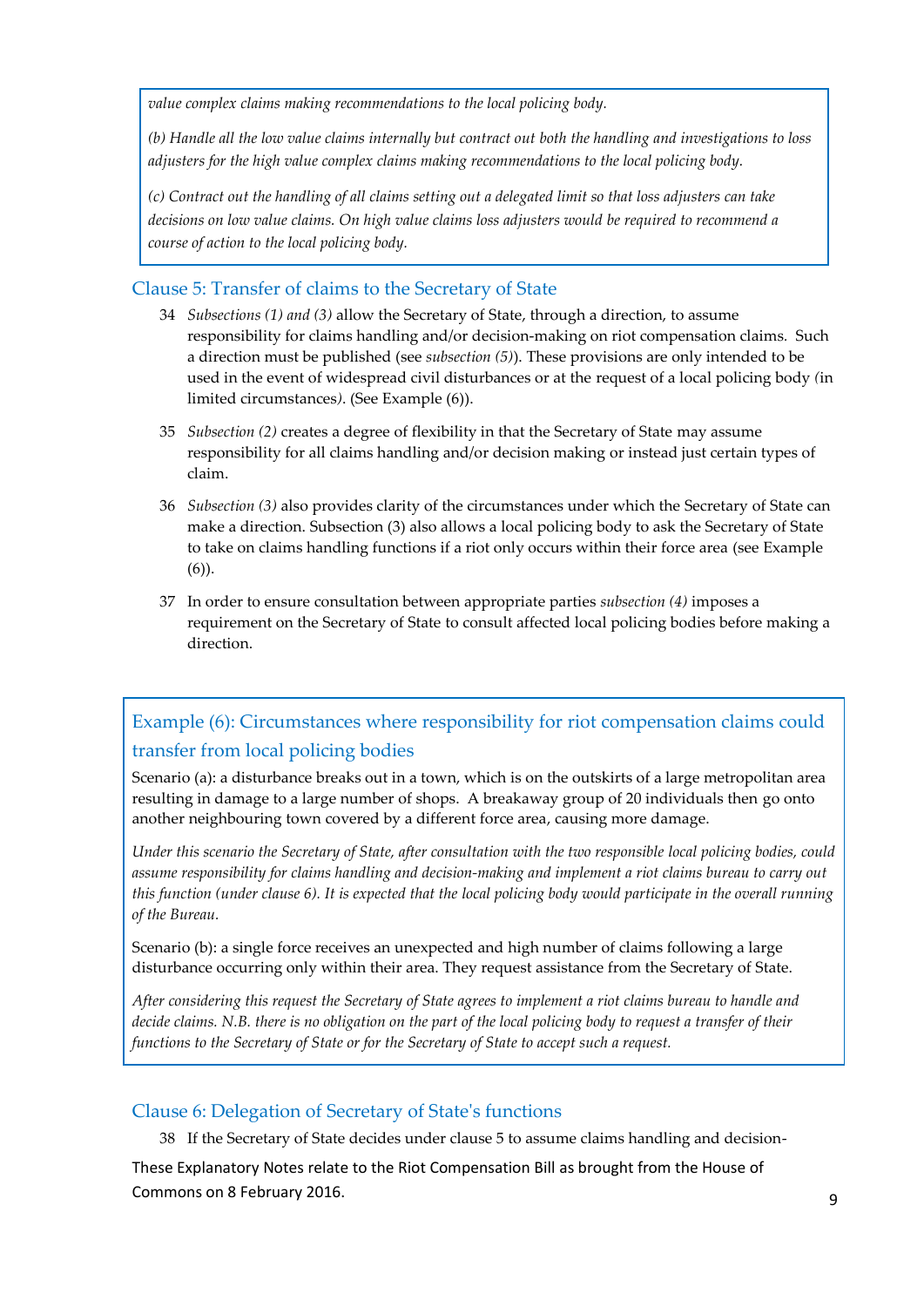making responsibility for riot compensation claims then *subsection (1)* permits the Secretary of State to establish a riot claims bureau (an ad hoc body) to carry out such functions.

- 39 *Subsection (2)* provides that the regulations must confirm that the principal function of the riot claims bureau is to exercise the claims handling and/or decision-making functions in relation to claims on behalf of the Secretary of State.
- 40 *Subsection (3)* outlines detail that may be set out in regulations dealing with the composition and running of the bureau.
- 41 *Subsections (4) and (5)* allows for the Secretary of State to make regulations to delegate claims handling and decision-making functions to a person other than the riot claims bureau. This provision could be used, for example, to transfer decision-making in relation to motor vehicle claims to a specialist organisation.

### <span id="page-10-0"></span>**Decisions on claims**

#### <span id="page-10-1"></span>Clause 7: Decision on validity of claims

- 42 *Subsection (1*) imposes a primary obligation on the decision-maker to determine whether a claim for compensation is valid.
- 43 *Subsection (2)* makes clear that this decision on validity will depend on whether the claim is in respect of riot damage as defined in clause 1, and whether the claim is in respect of property as defined in clauses 1 and 2.
- 44 Compliance with procedural requirements, set out in regulations made under clause 3, will be necessary to ensure a claim is valid. For example failure to comply with the time limits for submission of information could lead to the claim being held to be invalid.
- 45 *Subsection (3)* states that the Secretary of State may issue guidance to decision-makers on matters that will be material to decisions as to validity of claims, such as whether the civil disturbance in which losses were sustained met the definition a riot.

#### <span id="page-10-2"></span>Example (7) - What guidance for decision-makers may contain

#### <span id="page-10-3"></span>**Definition of a riot**

Guidance for decision-makers will contain further detail around the definition of a riot, in particular around issues such as individuals or small groups who break away from a larger group and cause damage.

#### <span id="page-10-4"></span>**Claims handling**

A particular issue from the August 2011 riot was the circumstances under which it might be acceptable to submit evidence outside of prescribed periods. Our guidance will contain some examples where this might be acceptable, which will include delays in being able to submit details of rebuilding costs due to planning permission issues.

Guidance for decision-makers is also likely to cover the circumstances around which a claim may be classified as dormant, where despite repeated attempts by the local policing body over a period of time no contact has been made by the claimant.

These Explanatory Notes relate to the Riot Compensation Bill as brought from the House of Commons on 8 February 2016. The state of the commons on 8 February 2016.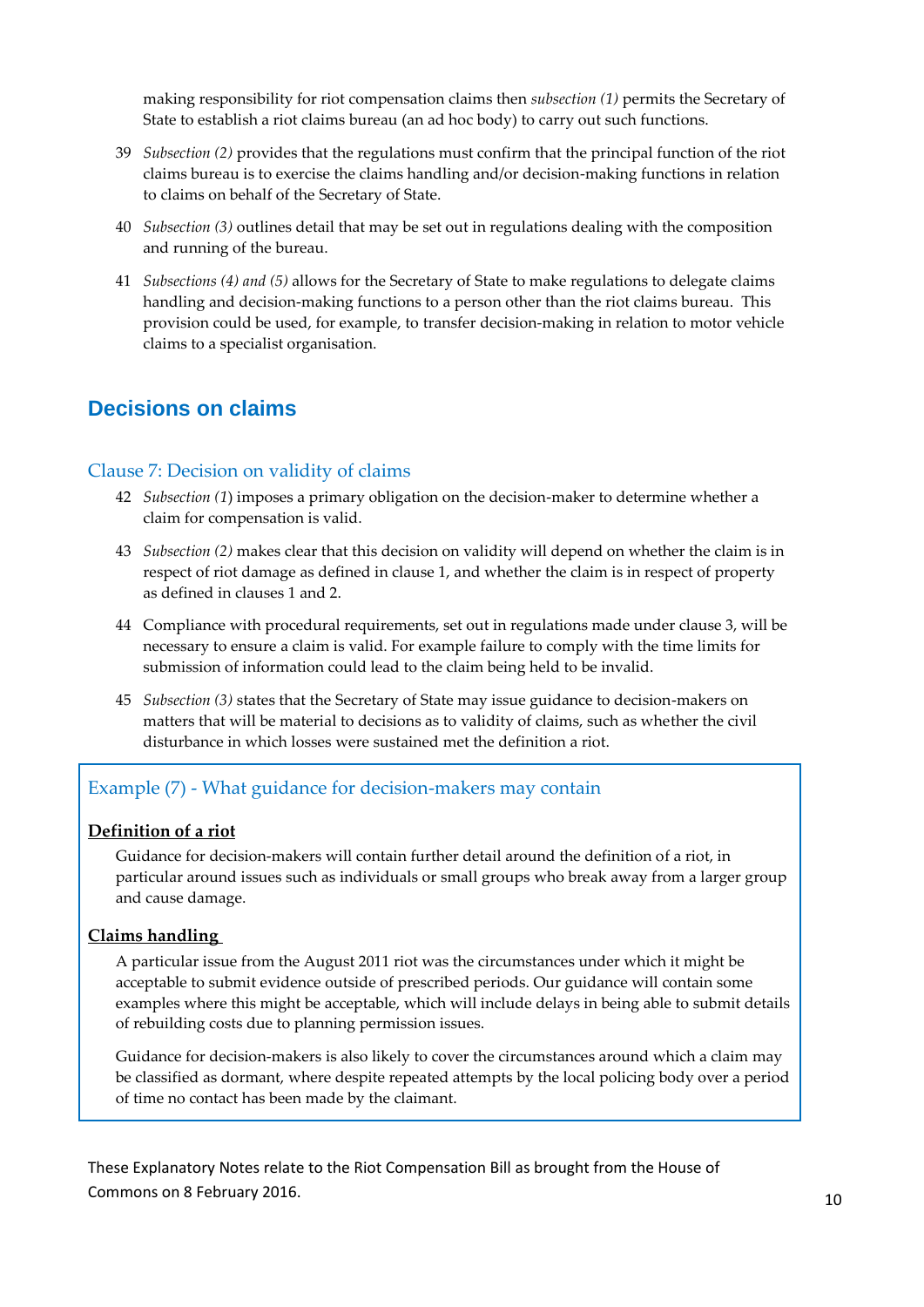#### <span id="page-11-0"></span>Clause 8: Amount and payment of compensation

- 46 *Subsection (1)* imposes a new compensation cap of a maximum payment per claim of £1 million. This can be changed by regulations (see *subsection (9)*).
- 47 *Subsection (2)* makes it clear that the amount of compensation shall not reflect any consequential loss resulting from the loss or damage to the property with the exception of losses specified in subsection (3). Other types of consequential loss that are not covered include (but are not limited to) loss of productivity, loss of profit, loss of income and loss of rent.
- 48 Subsection (3) allows for compensation to be paid when a claimant incurs additional costs as a result of requiring alternative accommodation (i.e. expenses over and above their normal rent or mortgage payments, such as letting agent fees, or the cost of temporary accommodation). This provision is limited to affected individuals and does not permit subrogation by insurers.
- 49 *Subsection (4)* specifies that the Secretary of State may make regulations which set out the particular factors to be taken into account by decision-makers when determining claims. These may include setting a maximum time period for alternative accommodation costs under subsection (3) to be covered.
- 50 *Subsection (5)(a)* allows the regulations to prescribe in detail the basis upon which compensation will be calculated. This will include a new entitlement enabling property to largely be replaced on a new-for-old basis. There will be exceptions to this where indemnity or depreciated value will be paid, the aim being consistency with the insurance industry. See Example (8).
- 51 *Subsection (5)(b)* makes clear that the regulations may require local policing bodies to take account of what has been paid out on any related insurance claim when deciding the level of compensation that is fair and reasonable. This is to ensure propriety and to prevent double recovery in relation to claims made to the relevant local policing body that arise from inadequate insurance.
- 52 *Subsection (6)(a)* specifies that regulations may allow the decision-maker to award increased compensation to allow claimants to recoup costs or expenses. This may include recovery of the costs incurred by successful claimants who have engaged their own loss adjusters to provide further evidence for the local policing body.
- 53 *Subsection (6)(b)* will allow the regulations to provide the ability for local policing bodies to make a deduction equivalent to an excess which could be applied to claimants who make a claim under the scheme.
- 54 *Subsection (6)(c)* makes clear that the regulations may set out what will be the effect of the claimant's conduct on the calculation of compensation. See Example (8).
- 55 *Subsection (6)(d)* states that regulations will provide a mechanism for decision-makers to refuse a claim where they believe (on balance of probabilities) that fraud has been employed in connection with the claim. The regulations may also give the decision-maker the ability to refuse other claims brought by the same individual even where fraud is only found to have occurred in another claim. See Example (8).
- 56 *Subsection (7)(a):* in order to be consistent with insurance claims, it is intended that the regulations will provide a time limit by which claims will lapse if the claimant has failed to provide the requisite evidence or has simply not maintained contact. Insurance policies typically state this to be six years in line with the statute of limitations.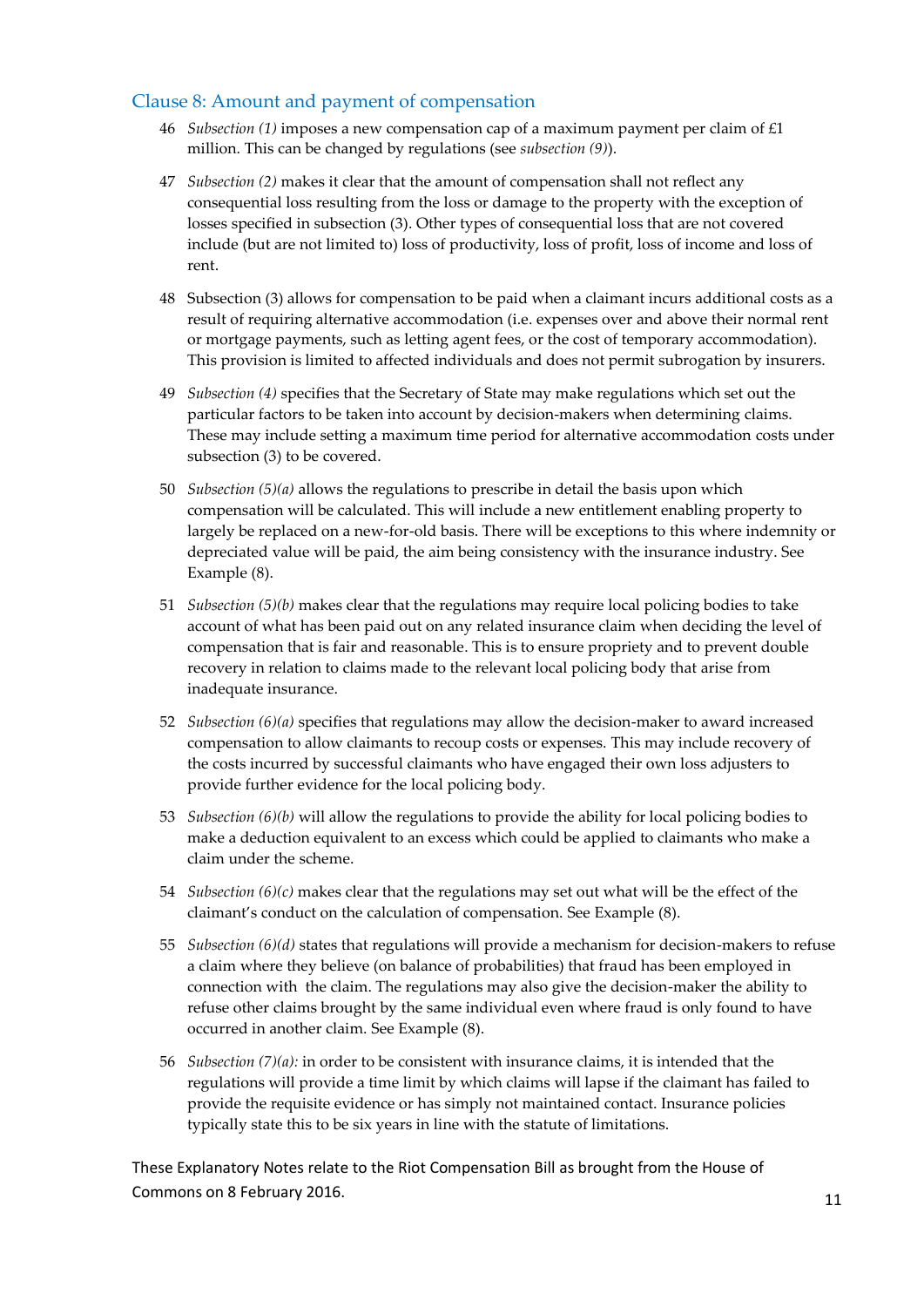- 57 *Subsection (7)(b)* refers to provision to be made in regulations allowing local policing bodies to make an interim payment on a claim. This may be helpful to a business in, for example, circumstances where there has been a difficulty in establishing one element of the claim, but where the rest of the claim is not in dispute. A payment could be made on the settled aspects of the claim, which might assist the business to continuing trading.
- 58 *Subsection (7)(c)* is an additional mechanism to subsection (6)(b), by which the regulations may provide that the relevant local policing body or a riot claims bureau may release money in instalments. This reflects general insurance industry practice in total loss claims where money is often released in stages as building work progresses.
- 59 *Subsection (7)(d)* points to flexibility that may be provided in regulations to allow local policing bodies to use approved repairers instead of providing financial settlements. The intention of this is to speed up resolution of minor damage claims.
- 60 *Subsection (7)(e)* permits the regulations to deal with the administrative requirements that must be satisfied before money may be released or repairs carried out. This may include the need for obtaining quotes from a number of different repairers and for claimants to sign an agreement on a settlement offer before money is released.
- 61 *Subsection (8)* requires the local policing body to pay the compensation decided upon, taking into account the requirements of the Bill and the regulations made under it.

#### <span id="page-12-0"></span>Example (8) - Regulations around determining claims

**Subsection (5)(a)** - regulations may set out the areas where depreciative or indemnity will be paid, for example cars, perishable stock and sale stock.

**Subsection (6)(c)** - regulations may set out the types of conduct that can be taken into consideration. Examples of this may include disqualifying an individual's claim where he/she has been convicted of a relevant criminal offence during the disturbance for which he/she has submitted a claim. Account may also be taken of any evidence that shows a claimant incited rioters or deliberately left their house/business premises open during a riot.

**Subsection (6)(d)** - examples of what could be considered as fraud include claiming for loss or damage that was sustained before or after the period of the riot; deliberately over-estimating stock losses**;** or claiming for non-existent damage to a house/business premises.

#### <span id="page-12-1"></span>Clause 9: Review and appeals

- 62 *Clause 9* requires the Secretary of State to make regulations dealing with the rights of review and repeal of decisions in relation to the validity of claims and the amount and payment of compensation.
- 63 If a claimant is unhappy with the decision on their case, pursuant to these regulations, they will first be required to seek a review, which will be carried out by the decision-making authority. Should the claimant remain dissatisfied then they will have the right of appeal. Further details as to the scope of the appeal and its venue will be provided in the regulations that the Secretary of State is required to make under clause 9.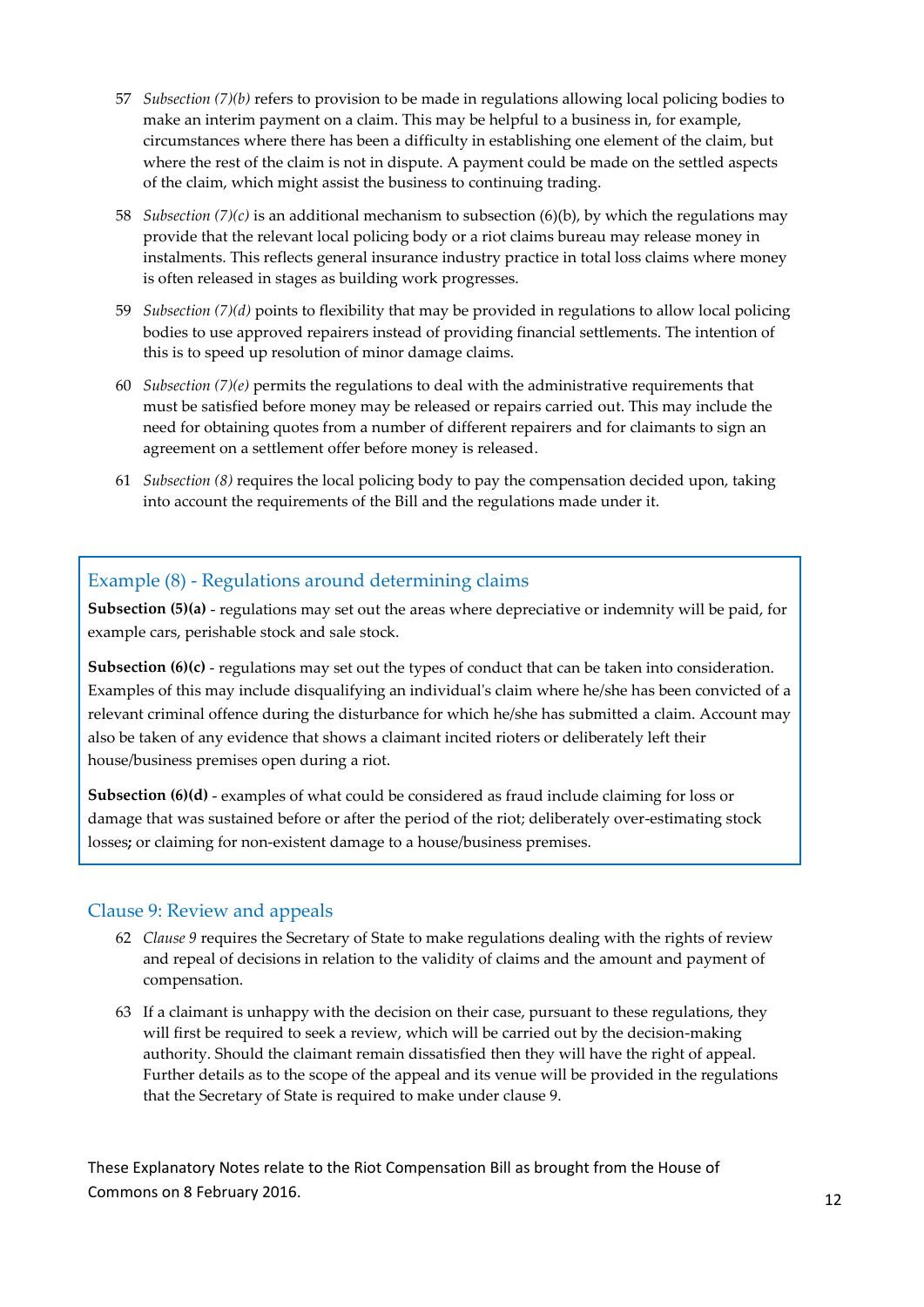### <span id="page-13-0"></span>**General**

<span id="page-13-1"></span>Clause 10: Repeal of the Riot (Damages) Act 1886 and consequential amendments

64 *Clause 10* repeals the 1886 Act and provides for consequential amendments.

#### <span id="page-13-2"></span>Clause 11: Regulations

65 *Subsections (2) and (3)* provide that regulations to be made under the Bill are to be subject to the negative resolution procedure. This is with three exceptions. Firstly, any regulations made under clause 2(4) which restrict or are capable of restricting the categories of property in respect of which a claim may be made are to be subject to the affirmative procedure. Secondly, any *reduction* to the compensation cap (referenced at clause 8(8)) must also be subject to the affirmative procedure. Finally regulations dealing with commencement will not be subject to any parliamentary procedure.

#### <span id="page-13-3"></span>Clause 12: Commencement, extent and short title

66 See 'Commencement' section below.

### <span id="page-13-4"></span>**Commencement**

67 Clause 12 provides that clauses 1 to 10 and the Schedule will be commenced by commencement regulations. Clauses 11 and 12 of the Bill will come into force on the day of Royal Assent.

## <span id="page-13-5"></span>**Financial implications of the Bill**

- 68 The impact assessment estimates an average net annual cost of  $£0.1$  million. This includes average annual net costs of  $£2.4$  million to businesses and net annual average benefit of  $£2.3$ million to public funds. The financial impacts as outlined in the impact assessment, will fall to local policing bodies (who will remain financially liable for the costs of compensation) and to the insurance industry (who will make claims on behalf of policy holders).
- 69 For local policing bodies, the costs are likely to increase due to proposed changes to the basis for compensation, because of the addition of liability for limited motor vehicle damages and by the provisions to be made in regulations which may allow a longer time for claims to be submitted (with the effect that more claims potentially would be valid). However the claims cap of £1m is likely to reduce the overall costs of potential claims.
- 70 The proposals will have an impact upon the insurance industry, which will only be able to make claims for compensation to a maximum of  $£1m$  per claim. There will also be an impact on uninsured businesses or individuals who experience a loss in excess of £1m.
- 71 The proposals will result in some additional costs to Government in respect the staffing and administration of any riot claims bureau formed by the Secretary of State pursuant to clause 6. It should be noted that there has only been one riot that has occurred over the last ten years in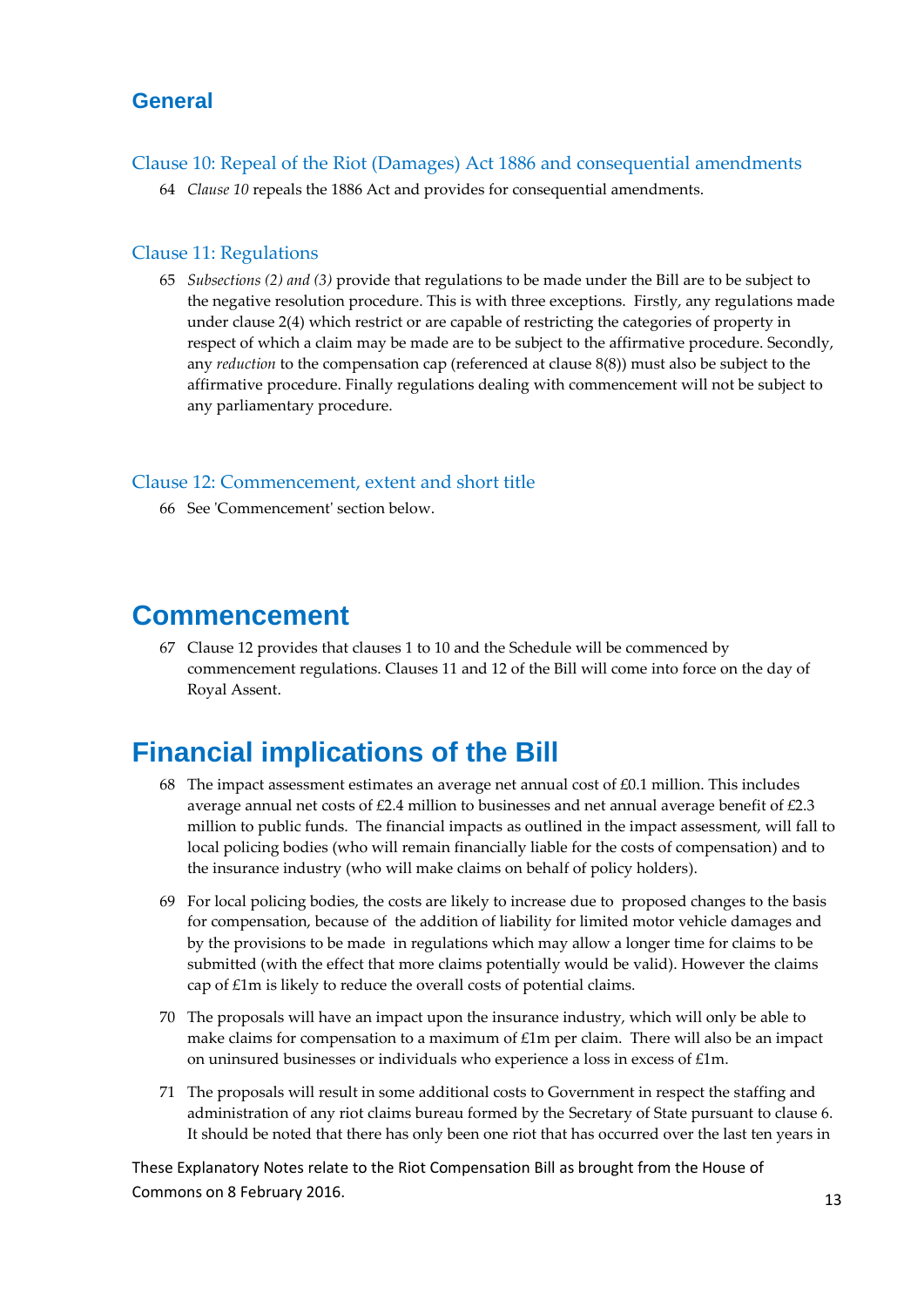two or more policing areas at the same time, or which has moved from one policing area to another. These are two of the three circumstances which would permit the Secretary of State to make a direction under clause 5 (the other is where the police request such a direction). It is only where the Secretary of State makes, or is considering making, a direction, that the power to establish a riot claims bureau is triggered. Annual cost is estimated for the purposes of the impact assessment at around half a million pounds over ten years but could, in practise, be lower.

# <span id="page-14-0"></span>**Parliamentary approval for financial costs or for charges imposed**

72 A money resolution was approved by the House of Commons on 16 December 2015. The Regulatory Policy Committee have provided a green rating for the impact assessment.

### <span id="page-14-1"></span>**Related documents**

- 73 The following documents are relevant to this Bill:
	- Independent Review of the Riot (Damages) Act [https://www.gov.uk/government/uploads/system/uploads/attachment\\_data/file/](https://www.gov.uk/government/uploads/system/uploads/attachment_data/file/255990/riot_damages_act_review.pdf) [255990/riot\\_damages\\_act\\_review.pdf](https://www.gov.uk/government/uploads/system/uploads/attachment_data/file/255990/riot_damages_act_review.pdf)
	- Public Consultation, Response to the Public Consultation and Impact Assessment -

[https://www.gov.uk/government/consultations/reform-of-the-riot-damages-act--](https://www.gov.uk/government/consultations/reform-of-the-riot-damages-act--2) [2](https://www.gov.uk/government/consultations/reform-of-the-riot-damages-act--2)

These Explanatory Notes relate to the Riot Compensation Bill as brought from the House of Commons on 8 February 2016. The state of the commons on 8 February 2016.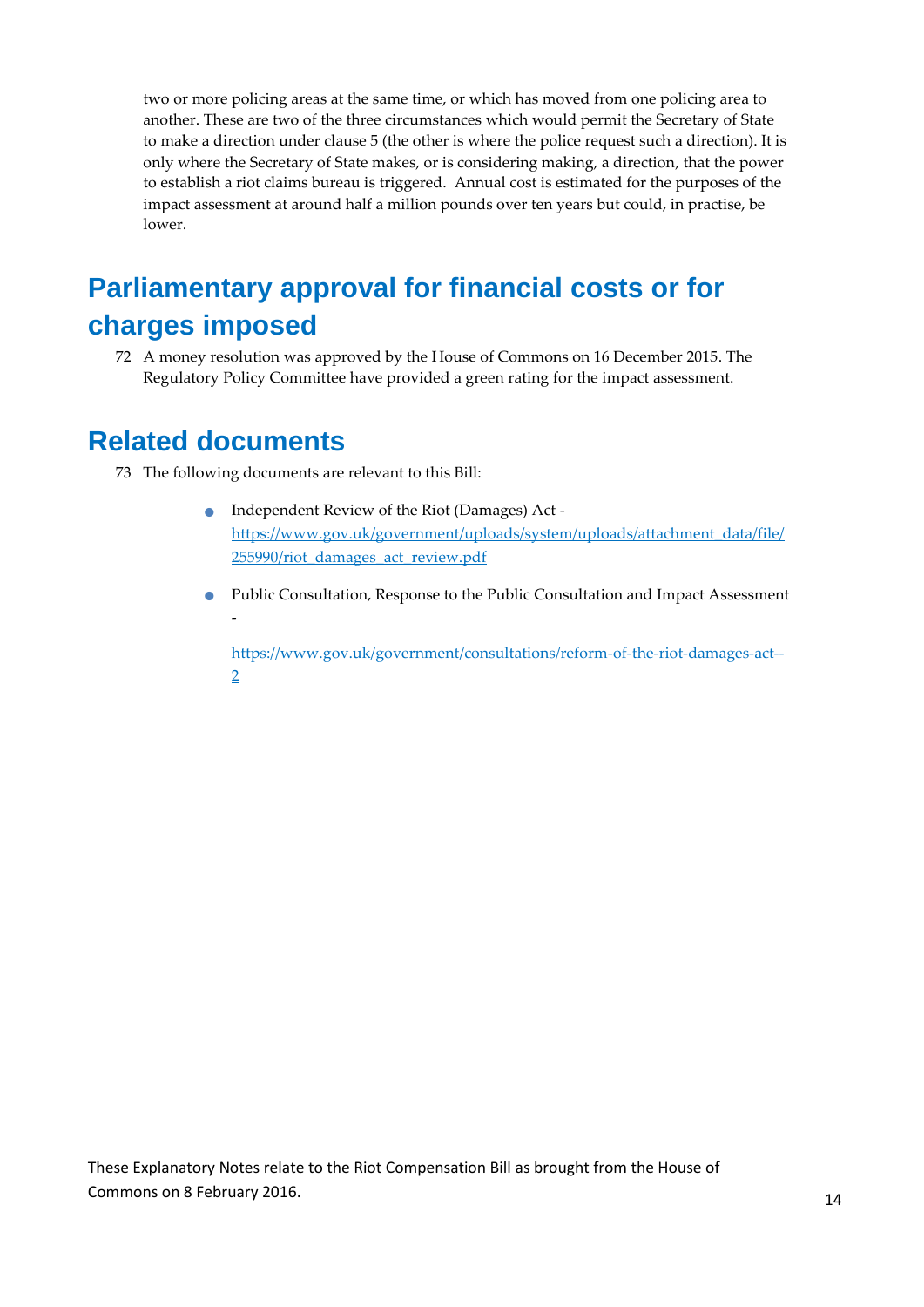# <span id="page-15-0"></span>**Annex A - Territorial extent and application**

| Provision                                                                       | England                                                  | Wales                                                  |                                                             | <b>Scotland</b>                |                                                             | Northern Ireland                          |                                                      |
|---------------------------------------------------------------------------------|----------------------------------------------------------|--------------------------------------------------------|-------------------------------------------------------------|--------------------------------|-------------------------------------------------------------|-------------------------------------------|------------------------------------------------------|
|                                                                                 | <b>Extends to E</b><br>& W and<br>applies to<br>England? | <b>Extends to</b><br>E & W and<br>applies to<br>Wales? | Legislative<br><b>Consent</b><br><b>Motion</b><br>required? | <b>Extends to</b><br>Scotland? | Legislative<br><b>Consent</b><br><b>Motion</b><br>required? | <b>Extends to</b><br>Northern<br>Ireland? | Legislative<br>Consent<br><b>Motion</b><br>required? |
| 1. Claims for<br>compensation<br>Clause 1<br>Clause 2<br>Clause 3<br>Schedule 1 | Yes                                                      | Yes                                                    | No                                                          | No                             | No                                                          | No                                        | No                                                   |
| 2. The<br>decision-<br>maker<br>Clause 4<br>Clause 5<br>Clause 6                | Yes                                                      | Yes                                                    | No                                                          | No                             | No                                                          | No                                        | <b>No</b>                                            |
| 3. Decisions<br>on claims<br>Clause 7<br>Clause 8<br>Clause 9                   | Yes                                                      | Yes                                                    | No                                                          | No                             | No                                                          | No                                        | No                                                   |
| 4.General<br>Clause 10<br>Clause 11<br>Clause 12                                | Yes                                                      | Yes                                                    | No                                                          | No                             | No                                                          | No                                        | No                                                   |